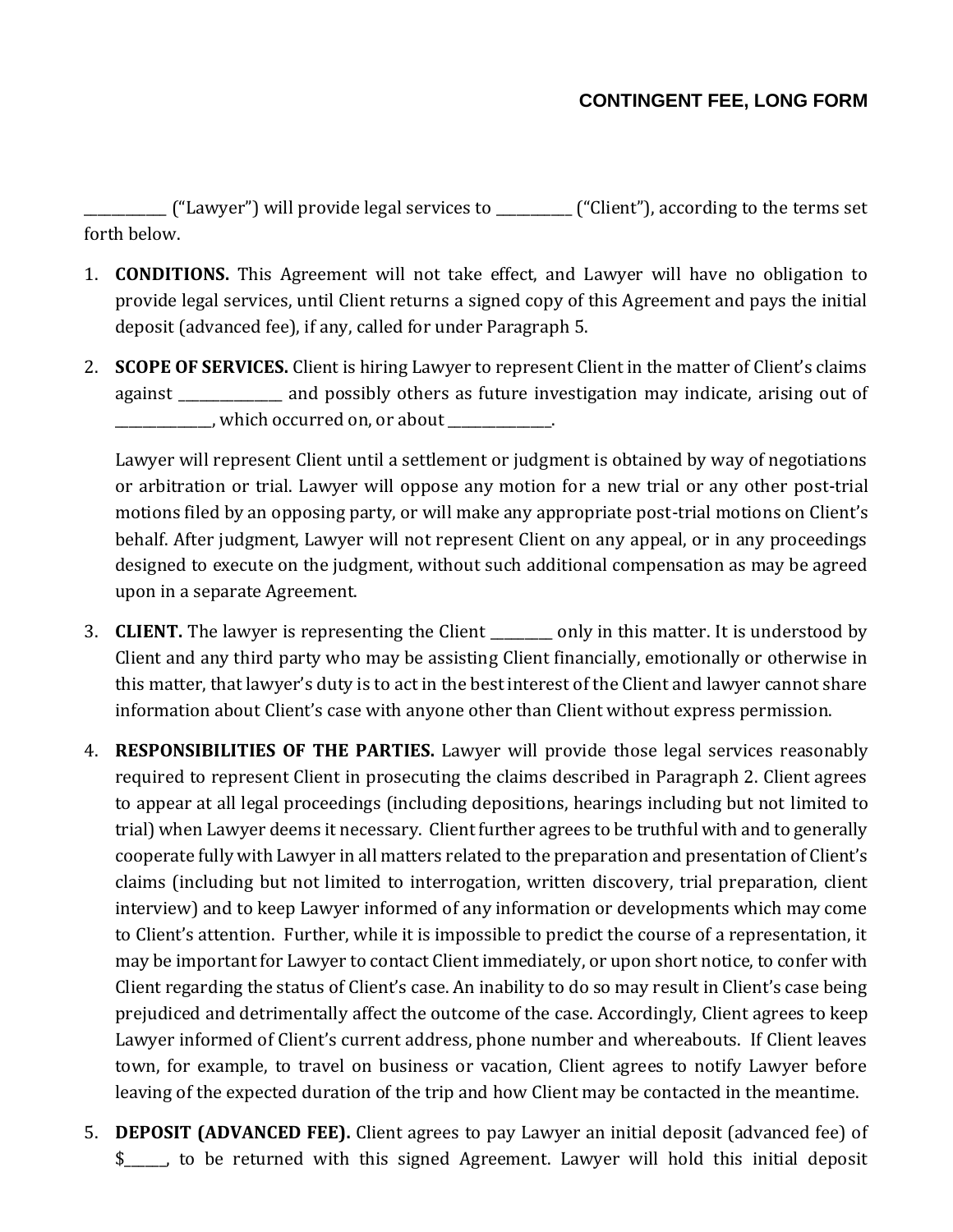(advanced fee) in a trust account. Client hereby authorizes Lawyer to use that deposit to pay the costs and other expenses incurred under this Agreement.

When Client's deposit (advanced fee) is exhausted, Lawyer reserves the right to demand further deposits (advanced fees). Once a trial or arbitration date is set, Lawyer will require Client to pay all sums then owing, and to deposit the costs Lawyers estimates will be incurred in preparing for and completing the trial or arbitration, as well as the jury fees, court costs or arbitration fees likely to be assessed. Those sums may exceed the deposit (advanced fee).

Client agrees to pay all deposits (advanced fees) required under this Agreement within \_\_\_\_\_\_ days of Lawyer's demand. Any deposit (advanced fee) that is unused at the conclusion of Lawyer's services will be refunded.

6. **LEGAL FEES AND BILLING PRACTICES.** Lawyer will only be compensated for legal services rendered if a recovery is obtained for Client. If no recovery is obtained, Client will be obligated to pay only for costs and expenses, as described in Paragraph 7.

# *ALTERNATE ONE*

The fee to be paid will be a percentage of the "gross recovery," depending on the stages at which settlement or judgment is reached. The term "gross recovery" means the total of all amounts received by settlement, arbitration award or judgment, including any award of lawyer's fees. The fee will be calculated before the deduction of any costs and expenses as set forth in Paragraph 7, and the costs and expenses will remain the responsibility of Client to be paid from the portion of any amounts received by Client after deduction of the fee.

Upon conclusion of the matter, Lawyer will provide Client with a written statement stating the outcome of the matter and, if there is a recovery, showing the remittance to Client and the method by which the remittance was calculated.

#### *ALTERNATE TWO*

The fee to be paid will be a percentage of the "net recovery," depending on the stage at which settlement or judgment is reached. The term "net recovery" means: 1) the total of all amounts received by settlement, arbitration award or judgment, including any award of lawyer's fees; 2) minus all costs and expenses as set forth in Paragraph 7.

Upon conclusion of the matter, Lawyer will provide Client with a written statement stating the outcome of the matter and, if there is a recovery, showing the remittance to Client and the method by which the remittance was calculated.

Lawyer's fee shall be calculated as follows: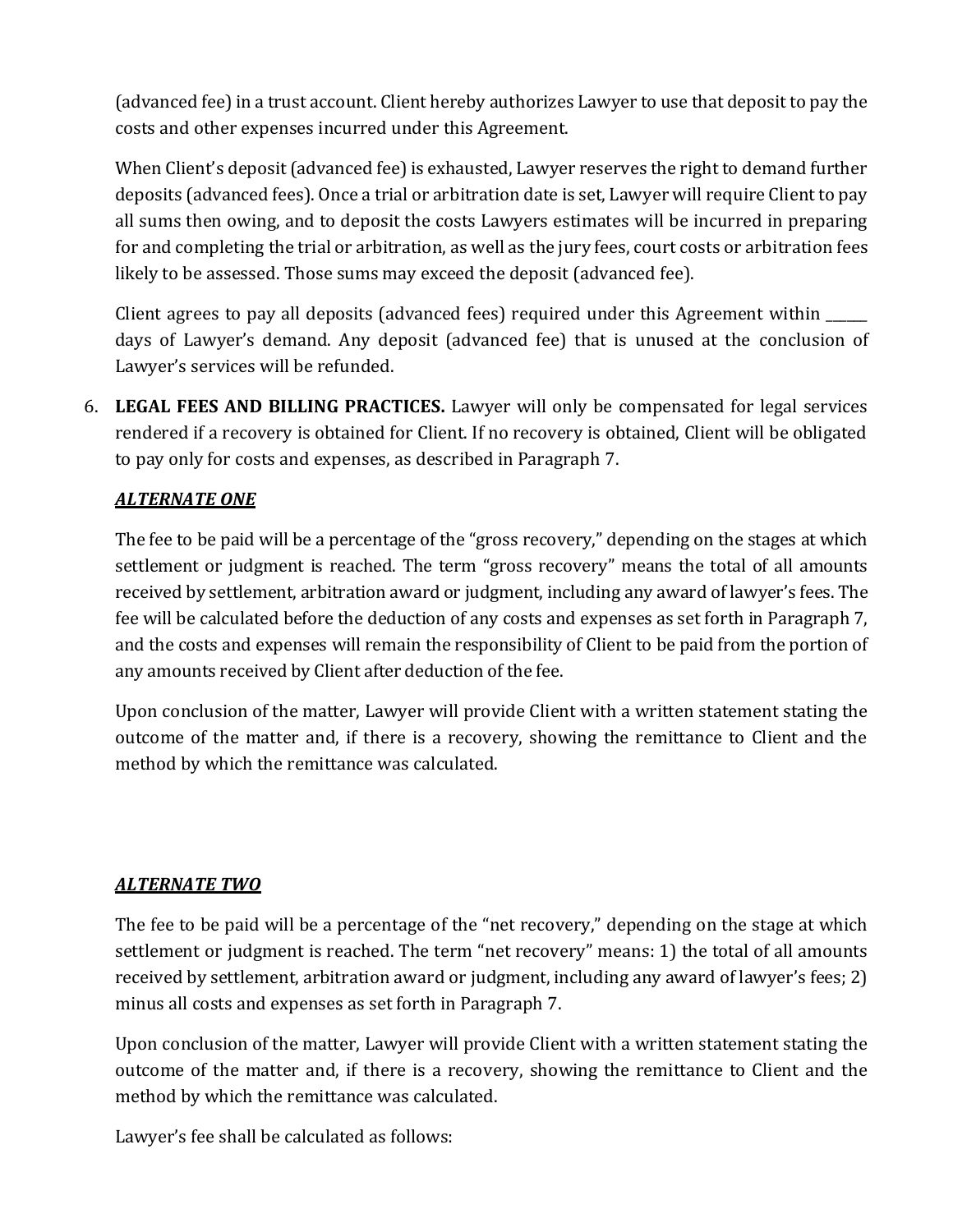(i) If the matter is resolved before filing a lawsuit or formal initiation of proceedings, then Lawyer's fee will be \_\_\_\_\_ percent  $($  \_\_\_%) of the net recovery;

(ii) If the matter is resolved prior to days before the date initially set for the trial or arbitration of the matter then Lawyer's fee will be \_\_\_\_\_ percent (\_\_\_\_%) of the net recovery; and

(iii) If the matter is resolved after the times set forth in (i) and (ii), above, then Lawyer's fee will be \_\_\_\_\_ percent ( $\_\%$ ) of the net recovery.

In the event of Lawyer's discharge or withdrawal for cause as provided in Paragraph 12, Client agrees that, upon payment of the settlement, arbitration award or judgment in Client's favor in this matter, Lawyer shall be entitled to be paid by Client a reasonable fee for the legal services provided the extent to which Lawyer's services have contributed to result obtained. Such fee shall be determined by considering the following factors:

# 7. **COSTS AND EXPENSES**

Lawyer will incur various costs and expenses in performing legal services under this Agreement. Client agrees to pay for all costs and expenses paid or owed by Client in connection with this matter, or which have been advanced by Lawyer on Client's behalf and which have not been previously paid or reimbursed to Lawyer. Costs and expenses commonly include court fees, jury fees, service of process charges, court and deposition reporters' fees, long distance telephone charges, messenger and other delivery fees, postage, photocopying and other reproduction costs, travel costs including parking, mileage, transportation, meals and hotel costs, investigation expenses and consultants' fees and other similar items. Except for the items listed below, all costs and expenses will be charged at Lawyer's cost.

In-office photocopying \_\_\_\_\_\_\_\_\_\_ /page

Facsimile charges \_\_\_\_\_\_\_\_\_\_ /page

Mileage \_\_\_\_\_\_\_\_\_\_ /mile

Other: \_\_\_\_\_\_\_\_\_\_\_\_\_\_\_\_\_\_\_\_\_\_\_\_\_\_\_\_\_\_\_\_\_\_

#### *ALTERNATE ONE*

**Experts, Consultants and Investigators.** To aid in the preparation or presentation of Client's case, it may become necessary to hire expert witnesses, consultants, or investigators. Client agrees to pay such fees and charges. Lawyer will consult with client on the selection of any expert witnesses, consultants, etc., to be hired and their charges.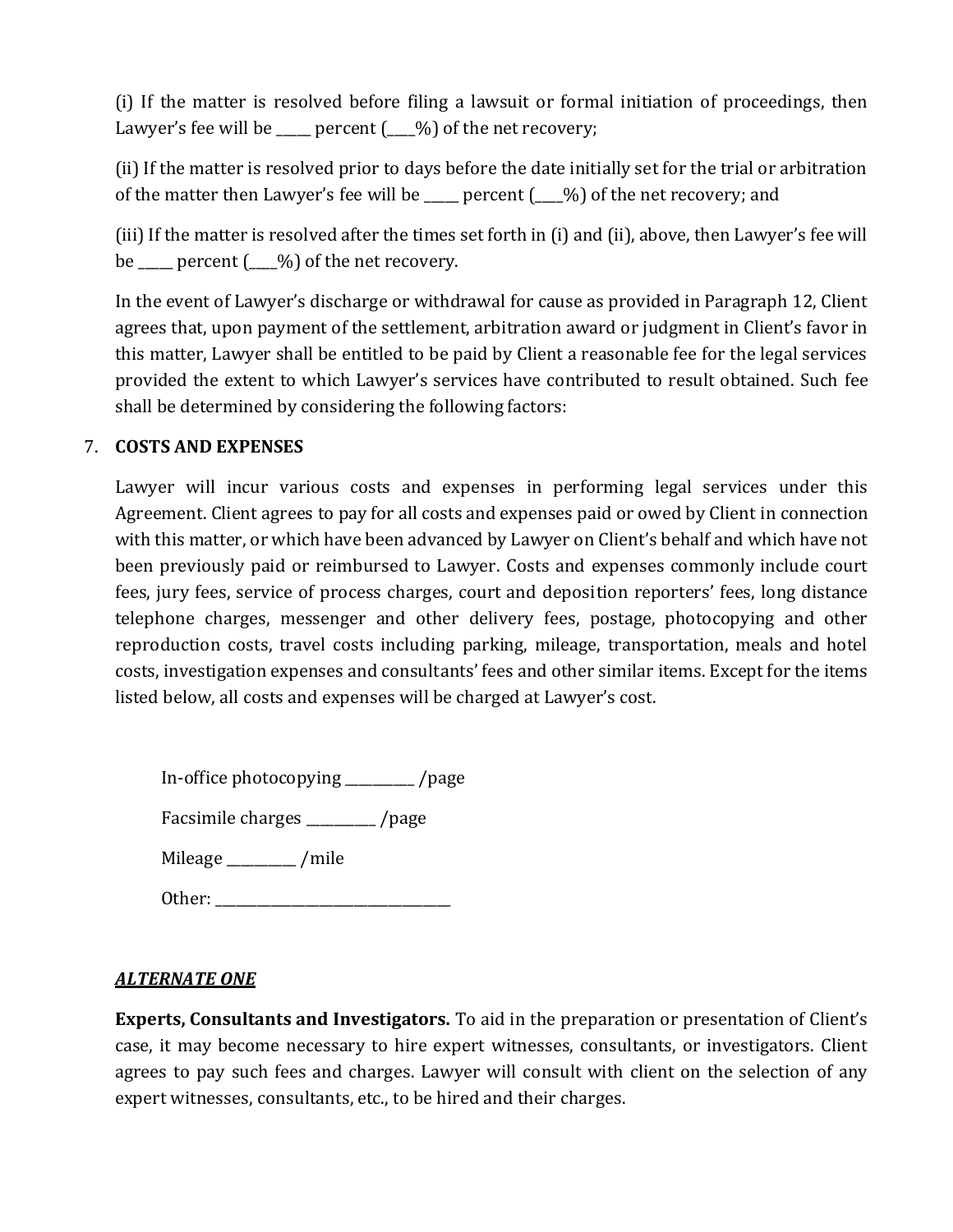Additionally, Client understands that if the matter proceeds to court action or arbitration, Client may be required to pay fees and/or costs to other parties in the action. Any such payment will be entirely the responsibility of Client.

### *ALTERNATE TWO*

**Experts, Consultants and Investigators.** To aid in the preparation or presentation of Client's case, it may become necessary to hire expert witnesses, consultants, or investigators. Lawyer will select, in consultation with client, any expert witnesses, consultants or investigators to be hired and Client will be informed of persons chosen and their charges.

Client authorizes Lawyer to incur all reasonable costs and to hire any investigators, consultants, or expert witnesses reasonably necessary in Lawyer's judgment unless one or both of the clauses below are initialed by Lawyer.

Lawyer shall obtain Client's consent before incurring any costs in excess or \$

Lawyer shall obtain Client's consent before retaining outside investigators, consultants, or expert witnesses.

If an award of fees and/or costs is sought on Client's behalf in this action, Client understands that the amount which the court may order as fees and/or costs is the amount the court believes the party is entitled to recover, and does not determine what fees and/or costs Lawyer is entitled to charge its clients or that only the fees and/or costs which were allowed were reasonable. Client agrees that, whether or not lawyer's fees or costs are awarded by the court in Client's case, Client will remain responsible for the payment, in full, of all lawyer's fees and costs in accordance with this Agreement.

- 8. **BILLING STATEMENTS.** Lawyer will send Client periodic billing statements for costs and expenses incurred in connection with this matter. Each statement is to be paid in full within  $\frac{1}{\sqrt{2}}$ days of the date of such statement.
- 9. **DISCHARGE AND WITHDRAWAL.** Client may discharge Lawyer at any time, upon written notice to Lawyer. Lawyer may withdraw from representation of Client (a) with Client's consent, (b) upon court approval, or (c) if no court action has been filed, for good cause and upon reasonable notice to Client. Good cause includes Client's breach of this Agreement, refusal to cooperate with Lawyer or to follow Lawyer's advice on a material matter or any fact or circumstance that would render Lawyer's continuing representation unlawful or unethical.

Notwithstanding Lawyer's withdrawal or Client's notice of discharge, and without regard to the reasons for the withdrawal or discharge, Client will remain obligated to pay Lawyer for all costs incurred prior to the termination. In the event that there is any recovery obtained by Client after conclusion of Lawyer's services, Client remains obligated to pay Lawyer for the reasonable value of all services rendered from the effective date of this Agreement to the date of discharge.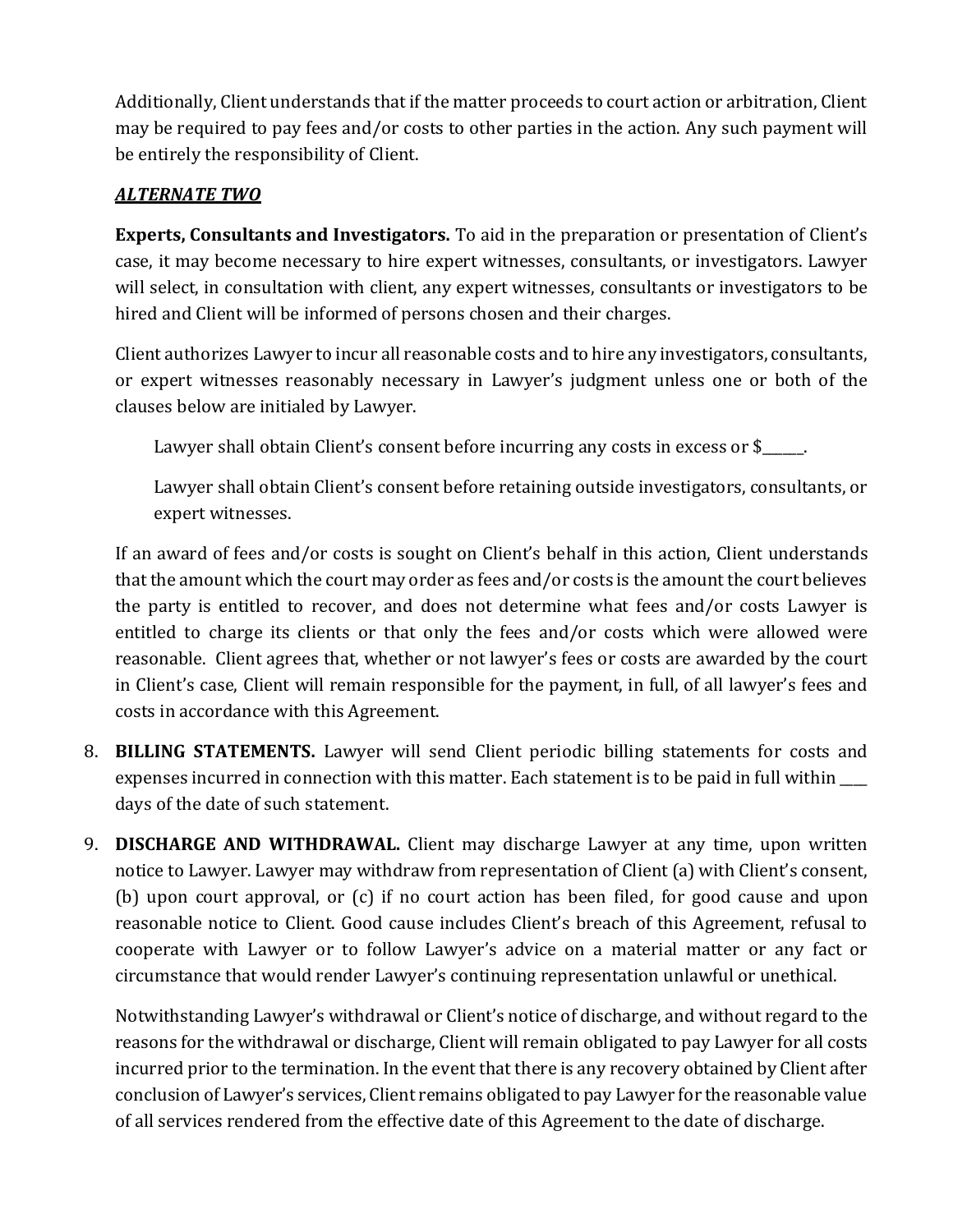Lawyer will maintain Client's file for same years after this matter is concluded. Client may request the file at any time during, upon conclusion of, or after conclusion of, this matter. \_\_\_\_ years after the conclusion of this matter, the file may be destroyed without further notice to Client.

- 10. **DISCLAIMER OF GUARANTEE AND ESTIMATES.** Nothing in this Agreement and nothing in Lawyer's statements to Client will be construed as a promise or guarantee about the outcome of the matter. Lawyer makes no such promises or guarantees. Lawyer's comments about the outcome of the matter are expressions of opinion only. Client acknowledges that Lawyer has made no promise or guarantees about the outcome.
- 11. **NEGOTIABILITY OF FEES.** The rates set forth are not set by law, but are negotiable between a lawyer and client.
- 12. **APPROVAL NECESSARY FOR SETTLEMENT.** Lawyer will not make any settlement or compromise of any nature of any of Client's claims without Client's prior approval. Client has the absolute right to accept or reject any settlement. Client agrees to seriously consider any settlement offer Lawyer recommends before making a decision to accept or reject such offer. Client agrees not to make any settlement or compromise of any nature of any of Client's claims without prior notice to Lawyer.
- 13. **LIMITATION OF REPRESENTATION.** Lawyer represents Client only on the matter described in Paragraph 2 (Scope of Services). Lawyer's representation does not include independent or related matters that arise, including, among other things, claims for property damage, worker's compensation disputes with health care providers about the amount owed for services, or claims for reimbursement (subrogation) by any insurance company for benefits paid under an insurance policy.

In the event there is a dispute between Client and a third party regarding any amounts allegedly owed by Client to the third party and there is a colorable claim to a lien on any proceeds in Lawyer's possession by the third party, Lawyer will interplead those proceeds to the court for resolution of the dispute, if Client and the third party are unable to resolve the dispute amicably after a reasonable amount of time.

This Agreement does not include defending Client against, or representing Client in any claims that may be asserted against Client as a cross-claim or counter-claim in Client's case. This Agreement does not apply to any other legal matters. If any such matters arise later, Lawyer and Client will either negotiate a separate Agreement if Client and Lawyer agree that Lawyer will person such additional legal work or Client engage separate counsel with respect to crossclaims or counter-claims or additional legal work.

Client may have other possible causes of action arising from the facts and circumstances giving rise to this representation. As Lawyer does not represent Client on these other possible claims, Client should seek independent representation if Client wishes to pursue a remedy. Delay or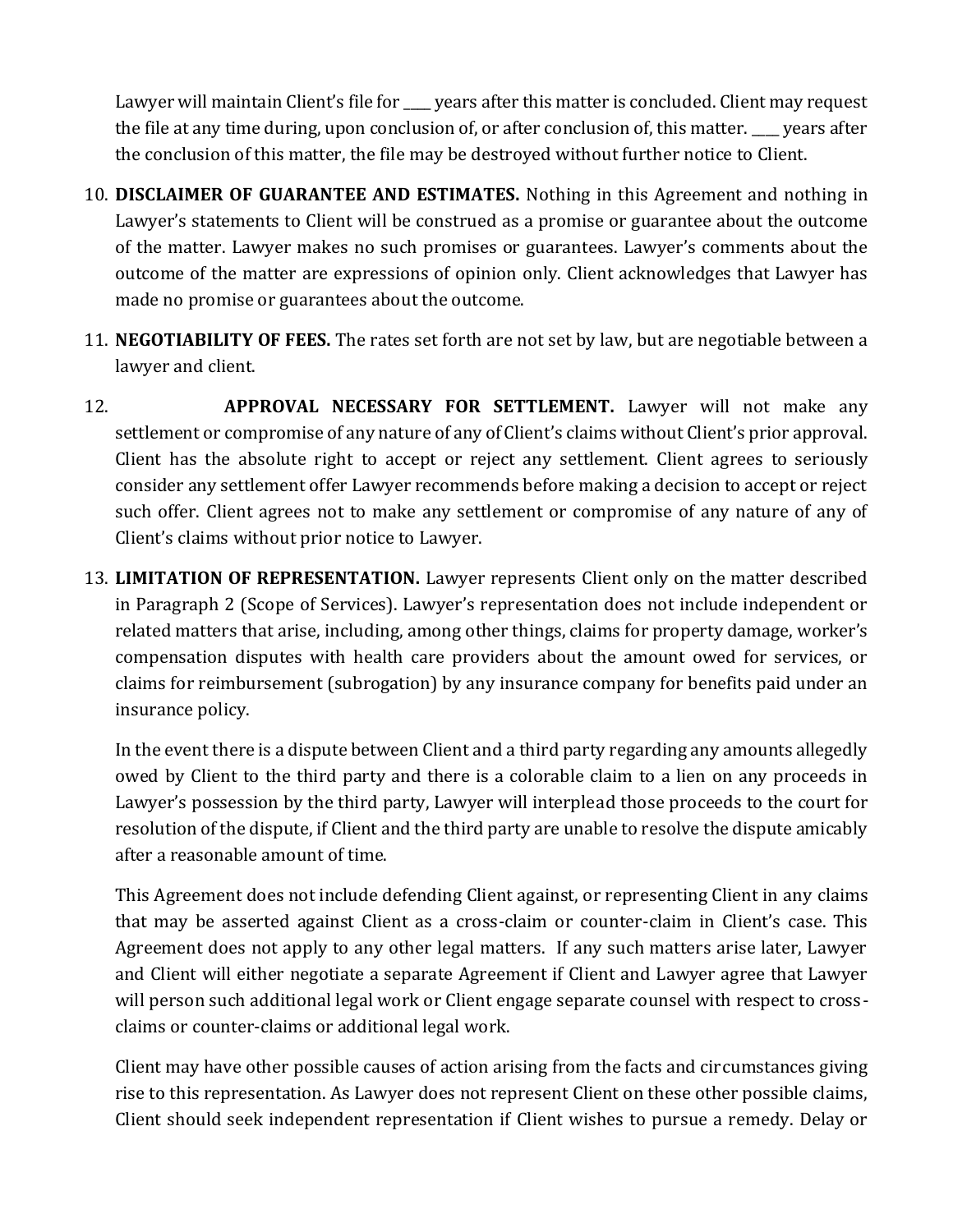failure to do so may result in Client being barred by a statute of limitations from being able to recover under these other causes of action.

- 14. **CONCLUSION OF SERVICES.** When Lawyer's services conclude, all previously approved costs and expenses will immediately become due and payable. Lawyer is authorized to use any funds held in Lawyer's trust account as a deposit (advanced fee) against costs to apply to such unpaid costs and expenses. After Lawyer's services conclude, upon request, Client's file and property will be delivered to Client, whether or not Client has paid any fees and/or costs owed to Lawyer. Client understands that to the limited extent Lawyer has paid out-of-pocket expenses for items, which have not yet been reimbursed by Client, Lawyer may be reimbursed for that particular expense before releasing that item.
- 15. **LIEN.** Client hereby grants Lawyer a lien on any and all claims or causes of action that are the subject of Lawyer's representation under this Agreement. Lawyer's lien will be for any sums owing to Lawyer for any unpaid costs, or lawyer's fees, at the conclusion of Lawyer's services. The lien will attach to any recovery Client may obtain, whether by arbitration award, judgment, settlement or otherwise.
- 16. **RECEIPT OF PROCEEDS.** All proceeds of Client's case shall be deposited into Lawyer's trust account for disbursement in accordance with the provisions of this Agreement. No disbursement may be made until the settlement/or recovery check has cleared the bank.
- 17. **ENTIRE AGREEMENT.** This Agreement contains the entire Agreement of the parties. No other agreement, statement, or promise made on or before the effective date of this Agreement will be binding on the parties.
- 18. **SEVERABILITY IN EVENT OF PARTIAL INVALIDITY.** If any provision of this Agreement is held in whole or in part to be unenforceable for any reason, the remainder of that provision and of the entire Agreement will be severable and remain in effect.
- 19. **MODIFICATION BY SUBSEQUENT AGREEMENT.** This Agreement may be modified by subsequent Agreement of the parties only by an instrument in writing signed by both of them or an oral agreement only to the extent that the parties carry it out.
- 20. **EFFECTIVE DATE.** This Agreement will govern all legal services performed by Lawyer on behalf of Client commencing with the date Lawyer first performed services. The date at the beginning of this Agreement is for reference only. Even if this Agreement does not take effect, Client will be obligated to pay Lawyer the reasonable value of any services Lawyer may have performed for Client.

**THE PARTIES HAVE READ AND UNDERSTOOD THE FOREGOING TERMS AND AGREE TO THEM AS OF THE DATE LAWYER FIRST PROVIDED SERVICES. IF MORE THAN ONE CLIENT SIGNS BELOW, EACH AGREES TO BE LIABLE, JOINTLY AND SEVERALLY, FOR ALL OBLIGATIONS UNDER THIS AGREEMENT. CLIENT SHALL RECEIVE A FULLY EXECUTED DUPLICATE OF THIS AGREEMENT.**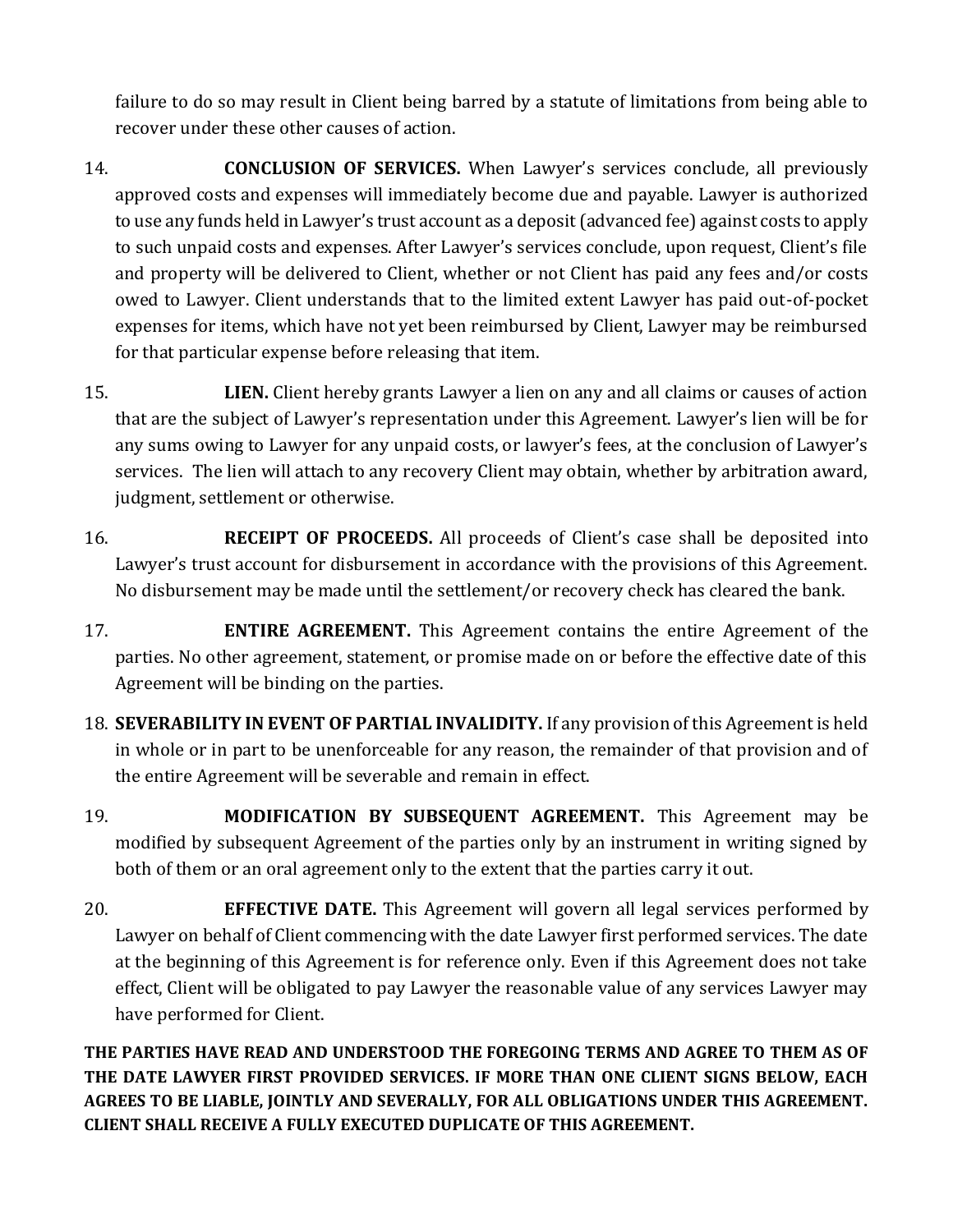| Address ___________________________ |
|-------------------------------------|
|                                     |
|                                     |
| <b>LAW FIRM</b>                     |
|                                     |
| [Name], Partner                     |

NOTE: This material is intended as only an example, which you may use in developing your own form. It is not considered legal advice and as always, you will need to do your own research to make your own conclusions with regard to the laws and ethical opinions of your jurisdiction. In no event will ISBA Mutual Insurance Company be liable for any direct, indirect, or consequential damages resulting from the use of this material.

#### **OTHER CLAUSES FOR CONSIDERATION IN FEE AGREEMENTS**

#### 1. **RESOLUTION OF A FEE DISPUTE**

If a dispute concerning fees or expenses should occur during or at the conclusion of this matter, if the Lawyer and Client are not able to resolve the dispute, the parties agree to use the services offered by the Fee Dispute Resolution Program in their jurisdiction provided by the district bars of the Minnesota State Bar Association. The services provided by the fee dispute resolution program are offered at no cost to the Lawyer and Client unless either party wishes to be represented by counsel at their own expense. The Lawyer will inform the Client about how to start the proceedings and the differences between mediation and binding arbitration.

If Lawyer and Client agree to binding arbitration, they waive their right to have the fee dispute decided in Court. Binding arbitration does not absolve the Lawyer from liability or limit liability.

By initialing below, Client confirms that s/he has read and understands the options that are available should a fee dispute arise, and Lawyer and Client voluntarily agree to participate in the services offered by the Fee Dispute Resolution Program.

# **THIS CONTRACT CONTAINS A BINDING ARBITRATION PROVISION, WHICH MAY BE ENFORCED BY THE PARTIES.**

 $\overline{\phantom{a}}$  ,  $\overline{\phantom{a}}$  ,  $\overline{\phantom{a}}$  ,  $\overline{\phantom{a}}$  ,  $\overline{\phantom{a}}$  ,  $\overline{\phantom{a}}$  ,  $\overline{\phantom{a}}$  ,  $\overline{\phantom{a}}$  ,  $\overline{\phantom{a}}$  ,  $\overline{\phantom{a}}$  ,  $\overline{\phantom{a}}$  ,  $\overline{\phantom{a}}$  ,  $\overline{\phantom{a}}$  ,  $\overline{\phantom{a}}$  ,  $\overline{\phantom{a}}$  ,  $\overline{\phantom{a}}$ 

(Client's Initials) (Lawyer's Initials)

#### 2. **INTEREST CLAUSE**

If a billing statement balance is not paid in full when due, interest will be charged on any unpaid balance that remains past due beginning on the first day it is past due and continuing until paid at the rate of  $\_\_$  percent  $(\_\_%)$  per annum (or the maximum lawful rate if less.)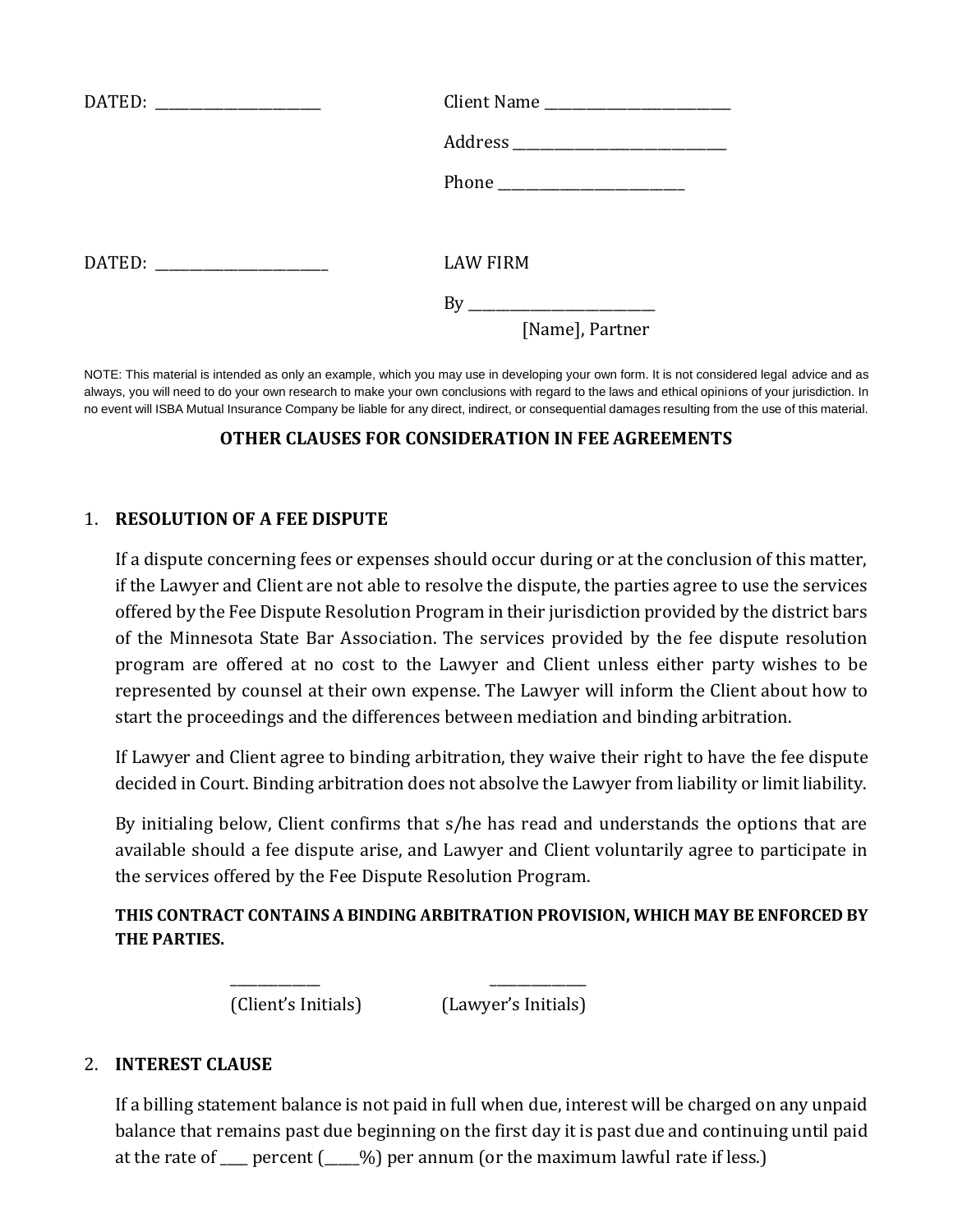#### 3. **REPLENISHING DEPOSIT (ADVANCED FEE)**

To commence the representation, Client has provided [must provide] Lawyer with a \$ deposit (advanced fee). Lawyer will hold the deposit (advanced fee) in Lawyer's trust account and apply it to each statement when rendered by Lawyer. Client will pay any additional balance due upon receipt of Lawyer's statements each month and also will replenish the deposit (advanced fee) each month in the amount of all payments made to Lawyer from the deposit (advanced fee). At the conclusion of the matter, the deposit (advanced fee) will be applied to the final statement, in which event Client will be responsible for any amount due over and above the deposit (advanced fee) or be entitled to a refund of any amount remaining after the final statement is satisfied in full.

### 4. **OTHER PAYOR CLAUSE-PERSONAL**

Client has informed Lawyer that Client has arranged for [employer/relative-name and relationship] to be responsible for some or all of Lawyer's fees which may become due under this Agreement. It is understood that should [name] fail for any reason to pay Lawyer's statements as they become due, Client shall remain responsible for paying all Lawyer's statements as they are rendered upon the billing and payment terms set forth in this Agreement.

[Provide signature line for employer/relative in Agreement.]

# 5. **"OTHER LAWYER" CLAUSE-CONTINGENCY**

It is agreed that Lawyer will divide the lawyer's fees in this case with another lawyer, [name], who will be compensated out of the fees which Lawyer otherwise will earn under this Agreement. The total fee to Client will not be increased. Lawyer \_\_\_\_\_\_\_\_\_\_\_\_\_has agreed to assume joint responsibility for this matter. (This will require a second signature by the associated lawyer.)

#### 6. **SUCCESSOR LAWYER CLAUSE**

Client agrees that a successor lawyer maybe appointed to temporarily assist with the case in the event of the lawyer's illness, vacation, or other similar absences. In the event of Lawyer's death, disability, impairment, or incapacity, the Client agrees that a successor lawyer can review the Client's file for the limited purposes of protecting the Client's rights and can assist with the closure of Lawyer's law practice. Client maintains the right to select a Lawyer to represent him/her.